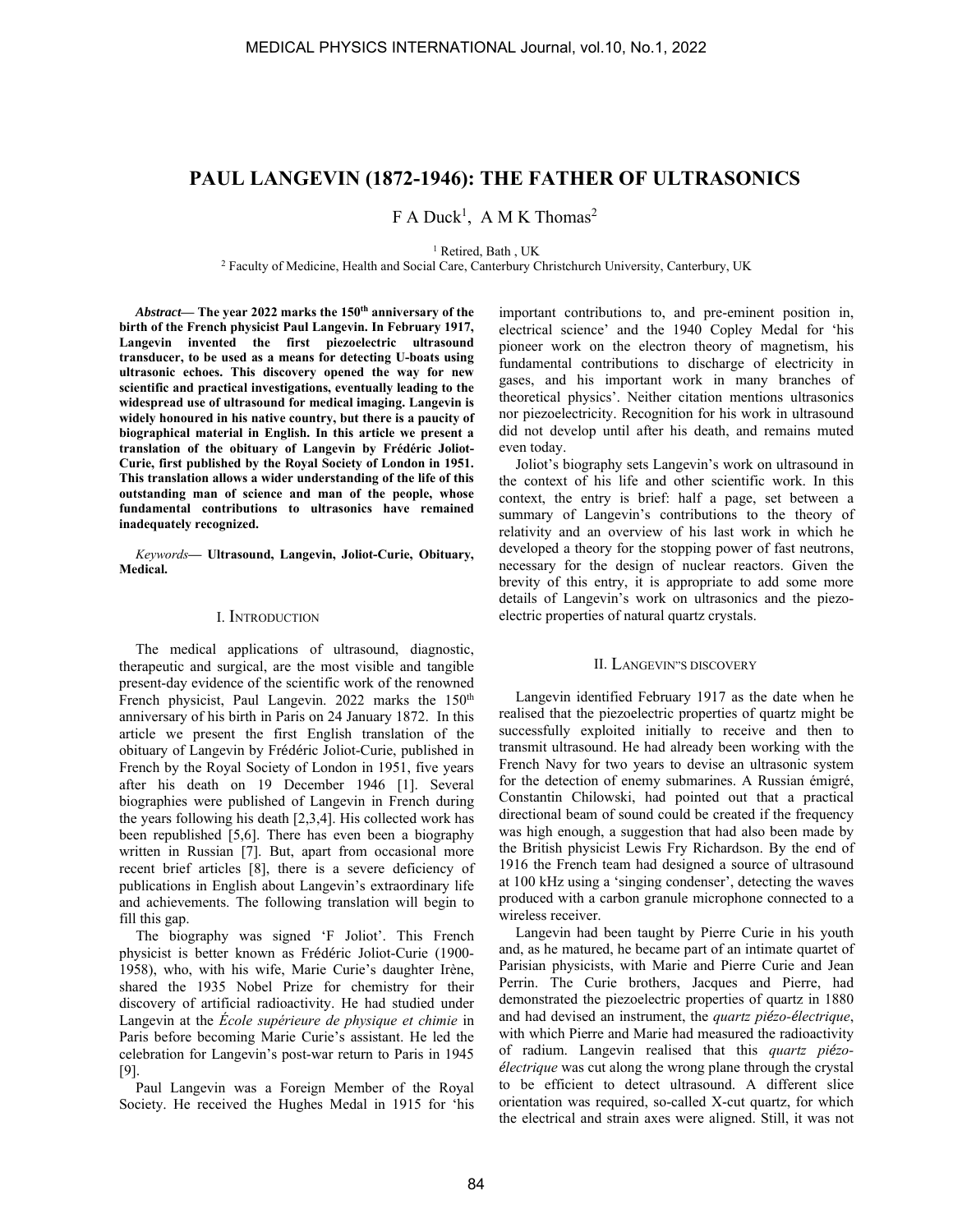until he tested a single crystal as a replacement for his carbon receiver that he knew that the piezoelectric properties, previously investigated only under static conditions, were retained at 100 kHz. Langevin delighted in this elegantly simple solution, an acoustic aerial that he described as 'a piece of stone, two plates of tinfoil' [10].

A further breakthrough was made later in 1917 by his discovery that the reciprocal nature of piezoelectricity could be exploited to generate ultrasound also. This opened the way to the design of the first pulse-echo transducer, which could be used both to emit a pulse of ultrasound, and to receive echoes. Langevin's discovery was disseminated as widely as possible, given the wartime conditions, to the Allied laboratories in Britain, USA and Italy. By the end of the war, successful ultrasonic pulse-echo systems were being tested by both French and British navies.

Joliot-Curie's obituary includes a pertinent comment about what happened next: "A new chapter in acoustics was opened and experiments .... were made possible at frequencies of several hundred millions per second. Many discoveries in physics and many applications in chemistry and biology have thus been made possible." Indeed, all post-war work on ultrasound derived directly or indirectly from Langevin's breakthrough. The Canadian Robert Boyle, who had led the British asdics team, and was now back in Alberta, investigated acoustic cavitation and ultrasonic metrology. The American Robert Wood had visited Langevin during the war and subsequently set up an ultrasound laboratory with Loomis at Tuxedo Park, New York demonstrating dramatic physical and biological effects. Similar work was carried out by Frank Lloyd Hopwood, physicist at St Bartholomew's Hospital Medical School, London, who had learned of Langevin's work through Boyle. Alexander Nicolson's development of the piezoelectric crystal Rochelle salt followed from the open communication with industrial engineers in the USA, as did Walter Cady's work on frequency control. Léon Brillouin predicted light scattering by ultrasonic waves. More details of these developments have been published in Medical Physics International [11] and elsewhere [12].

During the immediate post-war years, Langevin devoted much attention to the interpretation of Einstein's special theory of relativity [13], but maintained his consultancy with Toulon where he negotiated to establish a transducer laboratory [14]. 1923 marks the year when his wartime work on ultrasonics became public knowledge. In this year he presented an extensive course on ultrasonics at the *Collége de France*, the first of its kind anywhere in the world. He had a reputation as an outstanding teacher. His course included beam formation, acoustic shock formation, transducer design, transmission through layers and the physics of acoustic absorption. The contents were later written up and published by his student Pierre Biquard [15]. This led to further improvements in transducer design and in ultrasonic metrology [16] and supported the successful exploitation for civil echo-sounding and underwater navigation aids by Charles-Louis Florisson. Langevin's

work with quartz transducers created the impetus for the development of other ultrasonic transducers for underwater applications using magnetostrictive devices and other piezoelectric materials. In spite of this, quartz remained the transducer material of choice in ultrasound laboratories for several decades.

### III THE LINK TO MEDICAL ULTRASOUND

There is an irony that ultrasound was being used for medical therapy in Germany by 1940, at the same time that Langevin himself was arrested by the Gestapo and subsequently held under house arrest in Troyes. Langevin did not live long enough to know about the first Congress on Ultrasound in Medicine, held in Erlangen in 1949, a congress almost entirely devoted to therapy [17]. His colleague Florisson, who attended the congress, reported that Langevin had predicted the potential therapeutic use of ultrasound. Indeed, there is evidence from a 1925 patent filed by Léon Brillouin that these friends had thought about the therapeutic rather than the destructive effects emphasised by others at this time [18]. However, it was left to the German physicist Reimar Pohlmann to establish its scientific rationale in 1939. By 1950 there were about a dozen manufacturers of therapeutic ultrasound equipment, and all but one of them were using quartz piezoelectric transducers, based on Langevin's discovery over thirty years earlier.

Joliot's biography was written as ultrasound was emerging as a therapeutic agent, but before pulse-echo detection had been investigated for medical diagnosis. By 1972, on the centenary of Langevin's birth, his student Pierre Biquard could finally add medical applications to 'the field of theoretical and experimental research and industrial applications' as outcomes directly attributable to Langevin's work on ultrasonics [19].

There are close similarities between X-rays and ultrasound in their historical passage from discovery to medical use. This is in spite of the obvious difference between the dramatic immediacy with which Roentgen's announcement was taken up by doctors and the long delay and slow subsequent development of ultrasound. Both men, Langevin and Roentgen, were eminent European physicists. Both immediately informed others of their discovery. In both cases, the breakthrough was based on earlier pure science: the investigation of the passage of an electric current through rarefied gasses resulted in the discovery of X-rays and the exploration of piezoelectricity led to practical ultrasound transducers. Both are examples of the enabling technology that led to subsequent developments. For both, the claim to originality was challenged, through Rutherford and Nicholson for piezoelectric transduction and by Lenard for x-rays. In both cases each technology went through an important change: from the gas tube to the Coolidge tube for x-rays: from quartz piezoelectric transducers to ferroelectric ceramic transducers for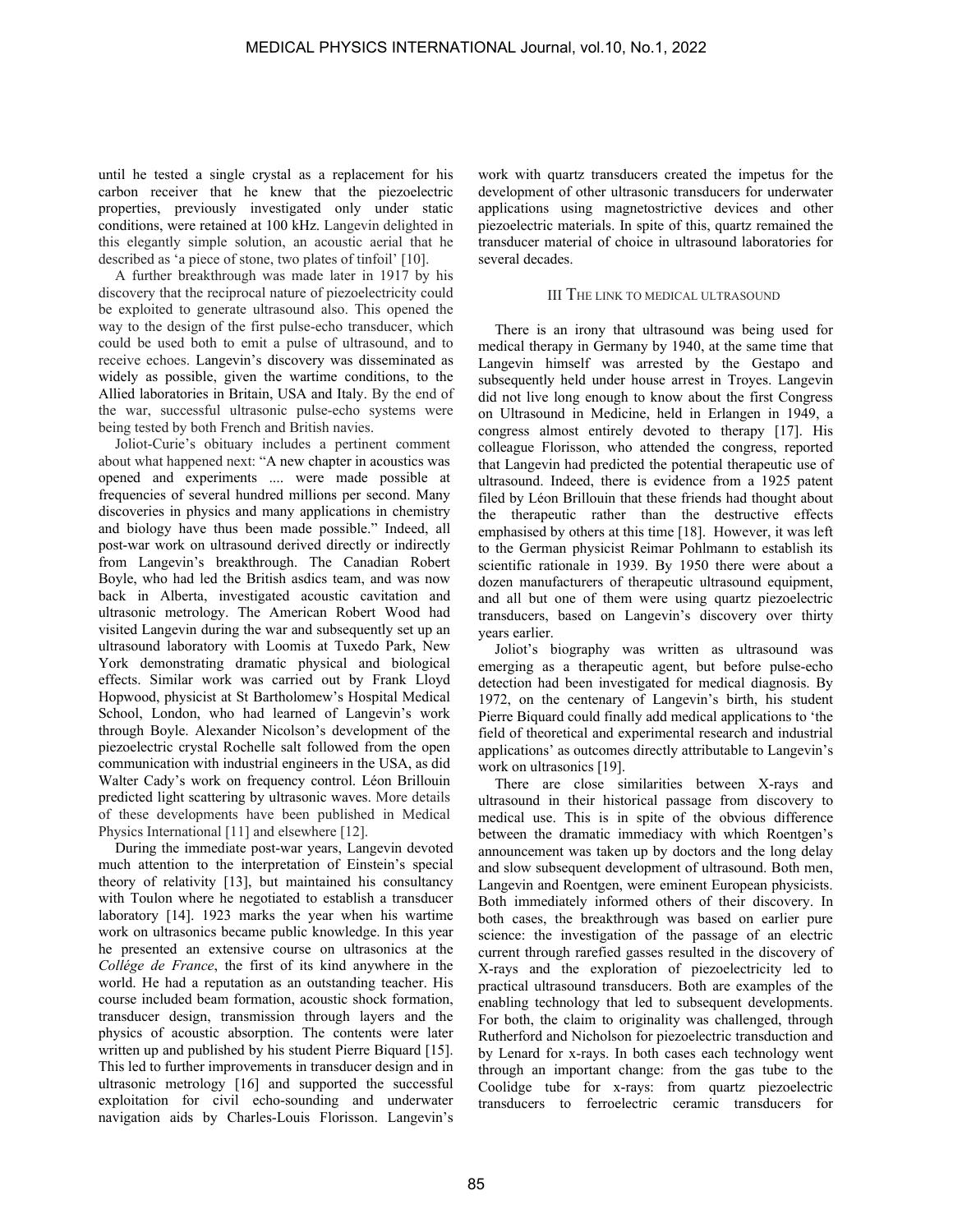ultrasound. Both new radiations stimulated fundamental new science, and were exploited in numerous scientific and industrial applications. In medicine, both radiations became used for both diagnosis and therapy. These discoveries form the rootstock of modern medical imaging. Paul Langevin should take his place alongside Wilhelm Roentgen as one of its founders.

#### **ACKNOWLEDGMENT**

We are indebted to the Royal Society for permission to publish the following translation of Frédéric Joliot-Curie's obituary of Paul Langevin, which first appeared in French in the Obituary Notices of Fellows of the Royal Society. We are also grateful for the assistance of Philippe Blondel in reviewing the accuracy of this translation.

#### **REFERENCES**

- 1. Joliot F. Paul Langevin 1972-1946. Obit Not Fell Roy Soc 1951;7:405–419. http://doi.org/10.1098/rsbm.1951.0009
- 2. Biquard P. Paul Langevin, scientifique, educateur, citoyen. Paris: Seghers, 1969.
- 3. Langevin A. Paul Langevin, mon père. L'homme et l'œuvre. Paris: Français Réunis, 1971. (English translation, EDP Sciences, in press).
- 4. Bensaude-Vincent B. Langevin Science et Vigilance. Paris: Belin, 1987.
- 5. Langevin P. La pensee et l'action. Paris: Sociales, 1950.
- 6. Centre national de la recherche scientifique. Œuvres scientifiques de Paul Langevin. Paris: C.N.R.S., 1950.
- 7. Starosselskaya-Nikitina OA. Paul Langevin. Moscow, 1962. (in Russian)
- 8. Bok J, Kounelis C. Paul Langevin (1872-1946) Montmartre to the Pantheon: The Paris journey of an exceptional physicist. Europhys News 2007;38:19-21. http://dx.doi.org/10.1051/epn:2007001
- 9. https://www.ina.fr/ina-eclaire-actu/video/afe86003016/ala-sorbonne-le-front-national-universitaire-fete-le-73emeanniversair
- 10. Langevin P. The employment of ultra-sonic waves for echo sounding. Hydrographic Rev. 1924;2(1):57-91.
- 11. Duck F. Ultrasound the first fifty years. Med Phys Int J Special Issue, History of Medical Physics 5. 2020:470-498. http://www.mpijournal.org/pdf/2021-SI-05/MPI-2021-SI-05.pdf
- 12. Duck F. 'A piece of stone, two plates of tinfoil' Paul Langevin and Ultrasonics. Physics Today 2011 (in press)
- 13. Langevin P. Le principe de relativité. *Bibliothéque Synth Sci*. Paris, Chiron. 1922.
- 14. Lelong B. Paul Langevin et la détection sous-marine, 1914- 1929. Épistémologiques. 2002;2:205-232.
- 15. Biquard P. Les ondes ultra-sonores. *Rev Acoustique* 1932;1:93 and 315, and 1932;2:288.
- 16. Langevin P. Procédés et dispositions améliorant l'efficacité des projecteurs ultrasonores piézoeléctriques' Fr. patent 66203527 27 Jan 1926. (UK patent 265181 26 Jan 1928).
- 17. Matthes K. Rech W, Wachsmann F (eds). Der Ultraschall in der Medizin. Zurich: Hirzel, 1949.
- 18. Brillouin L-N. Méthode de massage vibratoire indirect et dipositif pour la réalisation de cette méthode. French patent 597706 filed 6 May 1925, published 27 May 1925. UK patent 252000, May 12 1927.
- 19. Biquard P. Génération et détection des ultrasons jusq'aux fréquences les plus élévées les premieres pas dans les recherches sur les ultrasons. J Phys Coll 1972;C6:C6.1–C6.3.

## **PAUL LANGEVIN 1872-1946**

*Obituary Notices of Fellows of the Royal* 

*Society,* 1951;7:405–419

F Joliot

#### (Translated from the French)

Paul Langevin was born in Paris, in the Montmartre district, on January 23, 1872. His family was of very modest circumstances. His father, after having served as a Zouave in the Army<sup>1</sup>, became a building surveyor. He family was from Falaise in Normandy. This small town in Calvados was also home to an Abbot Langevin.

Paul Langevin's mother, Marie-Adelaïde Pinel, was the grand-niece of a psychiatrist 2 , very well known at the time and who had been a member of the Academy of Sciences in Paris.

He was attracted to scientific studies early in life and entered the Municipal School of Industrial Physics and Chemistry of the city of Paris where he became first of his class. This school had been very recently created - Paul Langevin was part of the seventh cohort - and it tried to inaugurate, in France, the teaching of physics and chemistry in which experimentation would hold a large part. In this School, which he was later to direct and where he made a profound impact, he was taught in particular by Pierre Curie. He was first in his class, and then moved to the *École normale supérieure,* which he attended between 1894 and 1897. And there, and also in the Physical Sciences *Agrégation* examination<sup>3</sup>, he largely outperformed all his classmates, already affirming his exceptional qualities.

When we explore the unfolding of a life, however long and fruitful it may have been, we are almost always led to discover the occasion or the event that was decisive. For Paul Langevin, the granting of a scholarship abroad, in 1897, by the City of Paris, certainly had this character, for the young and already brilliant physicist was thus led to continue his studies at the Cavendish Laboratory in Cambridge. There he made the acquaintance of eminent physicists, who have since become famous, and he retained all his life a vivid memory from this period of his existence. His British colleagues had an impression that was summed up very well by Rutherford when he said to those of Langevin's pupils coming to Cavendish Laboratory – "Tell your Master that he will always be at home here".

2.<sup>2</sup> Aliéniste

 $1<sup>1</sup>$  Possibly a conscript – Zoave were previously an élite infantry corps from N Africa

<sup>3.</sup> <sup>3</sup> The *Agrégation* is the highest level of French degree assessing suitability to teach a particular discipline at all levels, including higher education.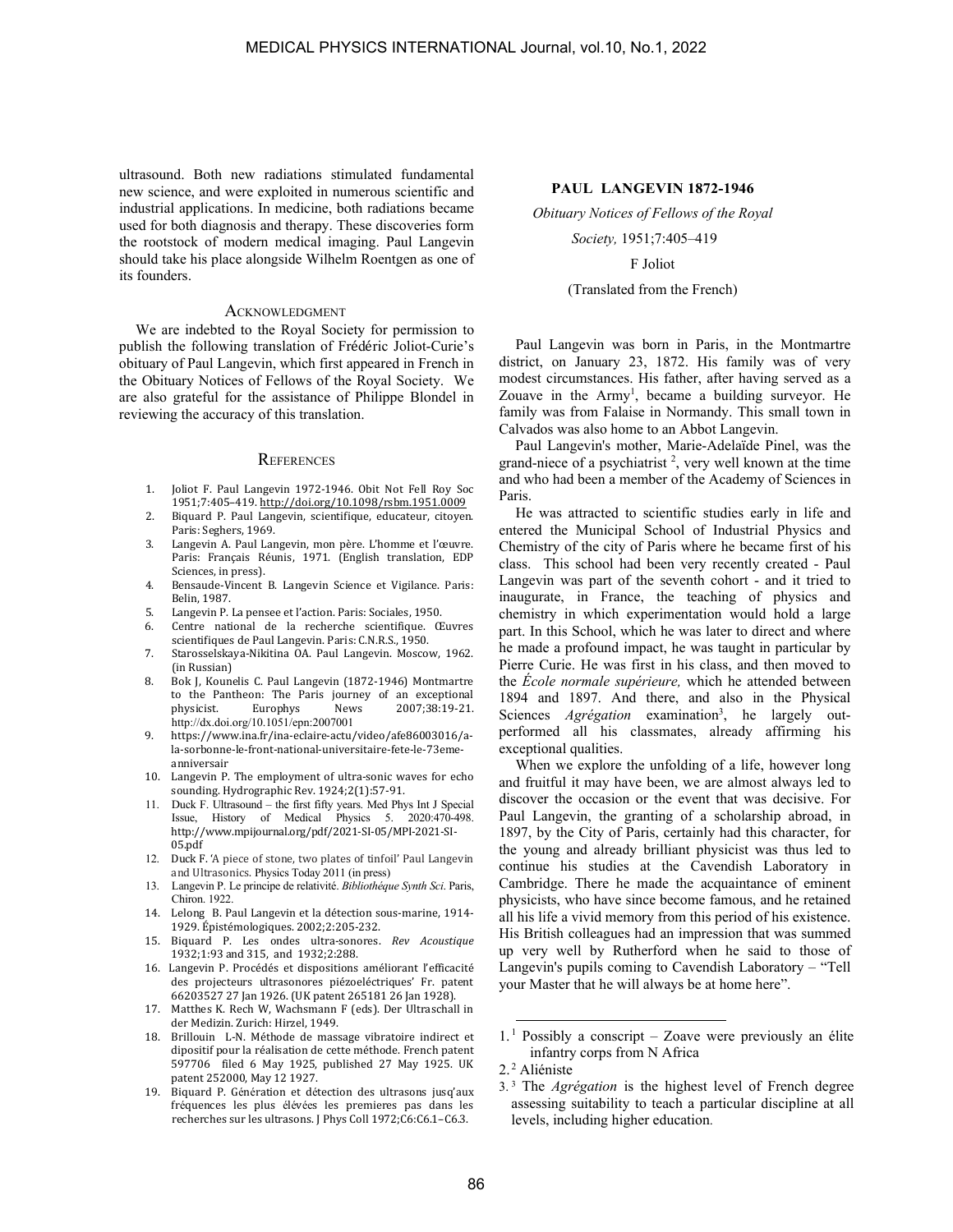Back in France in 1900, Paul Langevin continued his research at the Sorbonne, where he was laboratory assistant and then *Chef de Travaux*<sup>4</sup> for the Chair of Physics. This work, initiated at the *École normale supérieure* and continued at Cambridge, focused on the properties of Xrays, discovered shortly before by Roentgen, and on the ionization of gases. On April 28, 1900, his first publication appeared in the *Bulletin de la Société Française de Physique* entitled 'On the ionization of gases'. It is also on this subject that in 1902 he defended his doctoral thesis. So, under the title 'Researches on ionized gases' he published the first overall, experimental and theoretical account of his research on gaseous ions.

In 1905 he succeeded Pierre Curie as professor at the *École de physique et de chimie*. In 1909 he became Director of Studies of this School, where he was overall Director from 1925 until his death. This was an important part of the work to which he devoted all his life, only interrupted by the period during which France suffered from the joint domination of the Nazis and their French accomplices. The latter removed Langevin from his post, while their masters put him under arrest and then under house arrest in Troyes.

But it was not only at the School of Physics and Chemistry that he taught physics with extraordinary mastery. In 1909 the assembly of the *Collège de France*, anxious to maintain at a very high level the teaching and the scientific effort of the establishment, asked Paul Langevin to succeed Mascart. Paul Langevin had already assisted Mascart at the *Collège de France* for seven years. The exceptional value of his work and the fruitfulness of his teaching naturally led the assembly to choose the young and already famous physicist.

Paul Langevin had the pleasure of becoming the close colleague of Marcel Brillouin, of whom he had been a student at the *École normale* first, then at the *Collège de France*. He liked to talk about his former master and to express to him on many occasions his gratitude and affection.

Brillouin was always proud of his pupil and, in 1945, now retired to a small town in France, he wrote him a very moving letter for his 73rd birthday, some passages of which I reproduce below.

'I often think, in my almost rural loneliness, of the years when I had the pleasure of examining you, for entry to the *École normale*, without being able to find a limit to the scope, the precision, or the clarity of the knowledge acquired by you at the School of Physics and Chemistry which you now direct, and of the conversations with Pierre Curie. When you went to the *École normale*, your mind had already matured, and I do not think I taught you much.

'What added most to your knowledge is the visit that you made to the University of Cambridge shortly after leaving the *École normale*. There you found masters whose teaching was quite different from that given to us in France

in primary or secondary education. A mature mind like yours was required to make fairly significant changes in order to make good use of meeting eminent scholars like J. J. Thomson and Lamor, and laboratory colleagues who would soon become famous, like Rutherford, Wilson and Townsend.

Returning from Cambridge you were, in my opinion, the typical professor destined for the *Collège de France* and I had no difficulty in sharing this opinion with my father-inlaw Mascart. In this chair, you were able to give the full extent of your ability to assimilate, to complete and to present with astonishing clarity the newest and unforeseen events, caused by the unexpected results of Michelson, the importance of the change of the Lorentz factor and, in its simplest form at first and most complete a few years later, of Einstein's theory of relativity. Others may have written books more quickly on these fine theories; it is from you, at the *Collège de France*, that all those who understand them well, and with clarity, have learned them either from your lessons, or in the meetings with frequent discussions each Tuesday and Friday in the large and uncomfortable physics lecture theatre.

'What didn't you add ?! What have you not sown, then, almost without knowing it, with the remarks suggested to you by the objections and, not least, the comments of some of the assistants?'

Paul Langevin was a member of a large number of Academies and Scientific Societies in many countries. In particular, he had the very high honour in 1928 to succeed H. A. Lorentz, as chairman of the Scientific Committee of the Solvay International Physics Institute. In this capacity he assumed the presidency of the Solvay Physics Councils of 1930 and 1933. He was subsequently a member of the 'Royal Society' and, since June 25, 1934, of the Academy of Sciences of the *Institut de France*. By his scientific work and his teaching of extraordinary fertility, Paul Langevin has greatly contributed to placing physics in a dominant place in the sciences. In experimental work, mark of his thought can be found in the great movement of research and ideas which has taken place since the end of the last century and which has led us to give a more exact understanding of Nature and a better representation of the phenomena which occur there. Experimental discoveries forced him, along with the great physicists of his time, to criticize and profoundly modify these notions, concerning fundamental notions of time, space, mechanics and the structure of matter and radiation.

History demonstrates how turbulent this period was, both from the point of view of science and that of social life. In this turmoil, of which these two aspects are only apparently independent, there are men who have known how to dominate events and hold high the torch of truth. Paul Langevin was one of them.

When he tried to place his work as a physicist in the evolution of Science he liked to say that he had successively lived through the great revolutionary calls of relativity and quanta that physics has experienced during

<sup>4.</sup> <sup>4</sup> *préparateur* and *chef de travaux* were scientific staff posts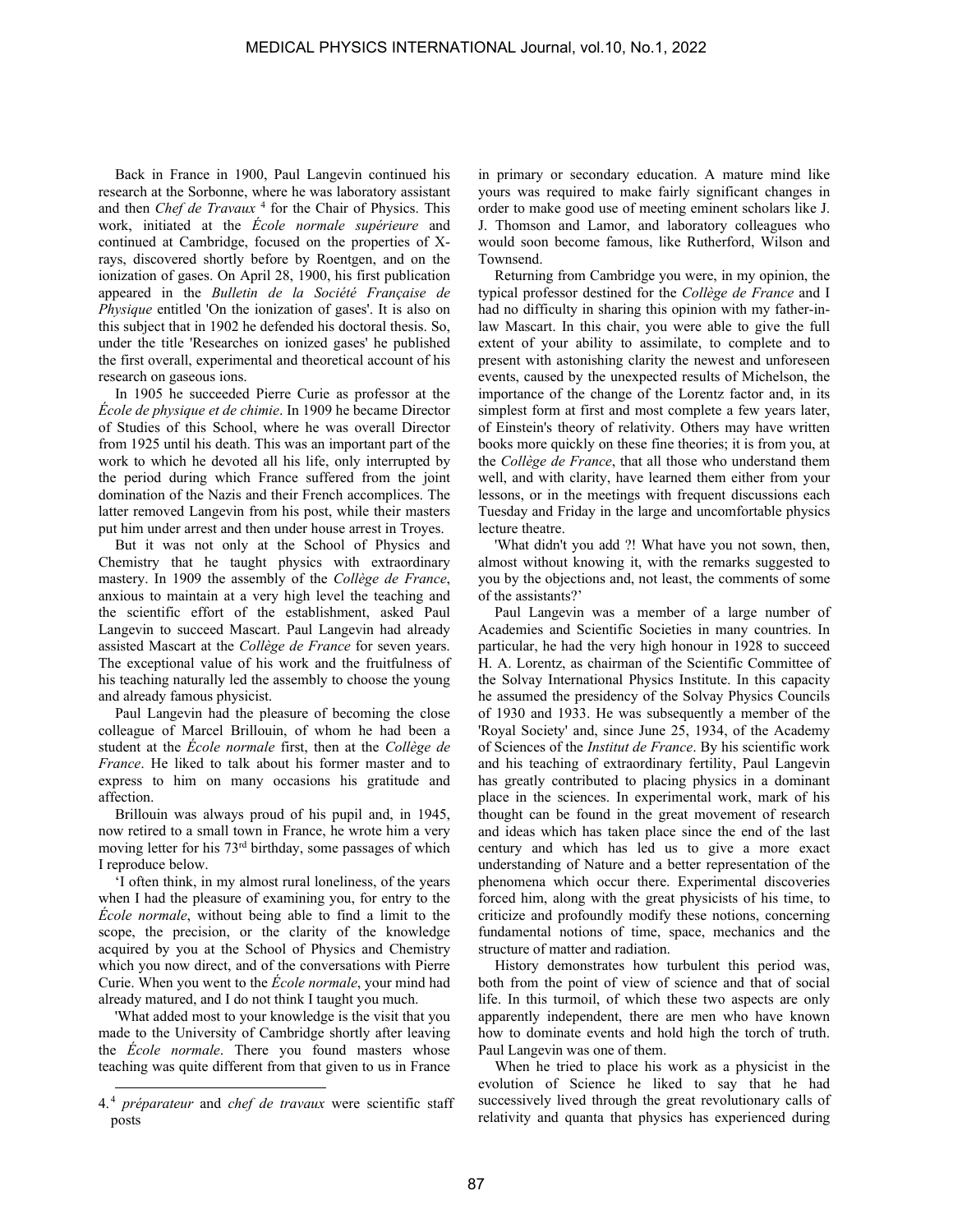the previous fifty years. In this regard, he evoked the difficulties of adapting the mind to new ways of questioning nature. But he was able to overcome these difficulties. In the theory of ions, in the study of dia- and paramagnetism, in the theory of electric and magnetic birefringence, his work is absolutely fundamental. The great movements of ideas created by relativity, quanta and wave mechanics find in Langevin not only a follower, not only a prestigious educator but also a major participant, and he established the famous law of equivalence between matter and energy independently of Einstein.

Paul Langevin has always been convinced of the need for a close and continuous link between pure science and technique, between the scientist and the practitioner so that the latter is informed as widely as possible, through the general culture, through the results obtained by the scientist and where reciprocally the scientist can know the problems posed in practice, with the filtration and the generalization necessary to the various stages of scientific organization, and also to profit from the increasingly powerful material means available to it. He provided a significant illustration of this by resolving in 1915 the problem of the production and detection of ultrasonic waves, thus placing in the hands of the Allies a weapon that proved, during the two wars, so effective in the fight against German submarines.

An exceptionally talented teacher, he taught generations of scientists at the *Collège de France*, the *École de physique et chimie* and the *École normale supérieure de jeunes filles*, by always presenting to them the living aspect of science, of the science that is created. He did not think it necessary to limit his pro-religious activity to these tasks. His universal mind and his precision of judgment enabled him to analyze social problems in depth. Paul Langevin did not want to be part of an elite of scholars detached from real life. It was through action, as a militant in the larger community of workers, that he concerned himself with social problems.

To have fought for peace, for international solidarity, for social justice, against racist theories, all this pointed to Langevin as a target of choice for the Nazis. Despite the risk, Paul Langevin returned to Paris in 1940 and in October of that same year he was arrested, thrown in prison, and then put under house arrest in Troyes. His daughter Hélène was deported and his son-in-law, physicist Jacques Solomon, a fervent Communist, was shot. All these misfortunes deeply wounded Paul Langevin without shaking for a single minute either his courage or his certainty of the final triumph of justice over barbarism.

As Louis de Broglie so rightly said at the *Académie des sciences de l'institut de France*, on December 15, 1947:

'He brought to his opinions such sincerity, such conviction, such a passionate love for justice and suffering humanity that his attitude inspired respect, even in those who did not share his views. He knew how to rise above all petty considerations to that height of thought where all men of goodwill can agree. '

After his exile in Switzerland, Paul Langevin returned to Paris after its liberation and took over the management of the *École de physique et chimie* and his chair at the *Collège de France*. At the same time he was responsible for chairing the commission that was to finalize a profound reform of education in France. His health was greatly shaken by the terrible moral and physical injuries that were inflicted on him by the treasonable government of Vichy and the Nazis. After an existence entirely devoted to the two causes which he considered inseparable, Science and Justice, after having worked much, struggled much, suffered much, after having found and experienced great joys, Paul Langevin died on December 19, 1946. His last words were again to give to those around him confidence in science and hope for an approaching era of justice and kindness.

#### THE SCIENTIFIC WORK OF PAUL LANGEVIN

#### *Gaseous ions*

Langevin's first researches were devoted to the problem of the movement of gaseous ions affected by an electric field. From the experimental form of the saturation curve he deduced the value of the recombination coefficient from the mobilities. The study of the recombination coefficient led him to demonstrate that under the very low pressures prevailing in the upper atmosphere, there exists equilibrium a high concentration of ions in equilibrium. The Heaviside layer is thus explained as well as the persistence of conductivity during the night, when the ionizing action of solar radiation has disappeared. The same cycle of studies lead him to discover in the atmosphere the existence of large ions, whose mobility is several million times smaller than that of ordinary ions and which are made up of water droplets, one hundredth of a micron in diameter, having captured the charge of an ordinary ion. He was also able to give a theory for the formation of two types of clouds: stratus, cumulus or nimbus at an altitude of less than two thousand meters and higher clouds, the cirrus clouds, at an altitude of around ten thousand meters.

Paul Langevin then returned to the theory of free paths in order to generalize and extend it, taking into account the law of probability according to which the paths are distributed between two collisions. He thus dealt in a general way with the problem of mobility and diffusion and established that the ions in gases are constituted by a single layer of molecules maintained by electrostatic attraction around a charged centre. In a study published jointly with J. J. Rey, he demonstrated that the explanation of the conductivity of gases by collisions from thermal agitation was not in accordance with experiment. We now know that cosmic radiation is the origin of this conductibility.

#### *Brownian motion*

P. Langevin provided a new justification for Einstein's formula by breaking down the action of a molecular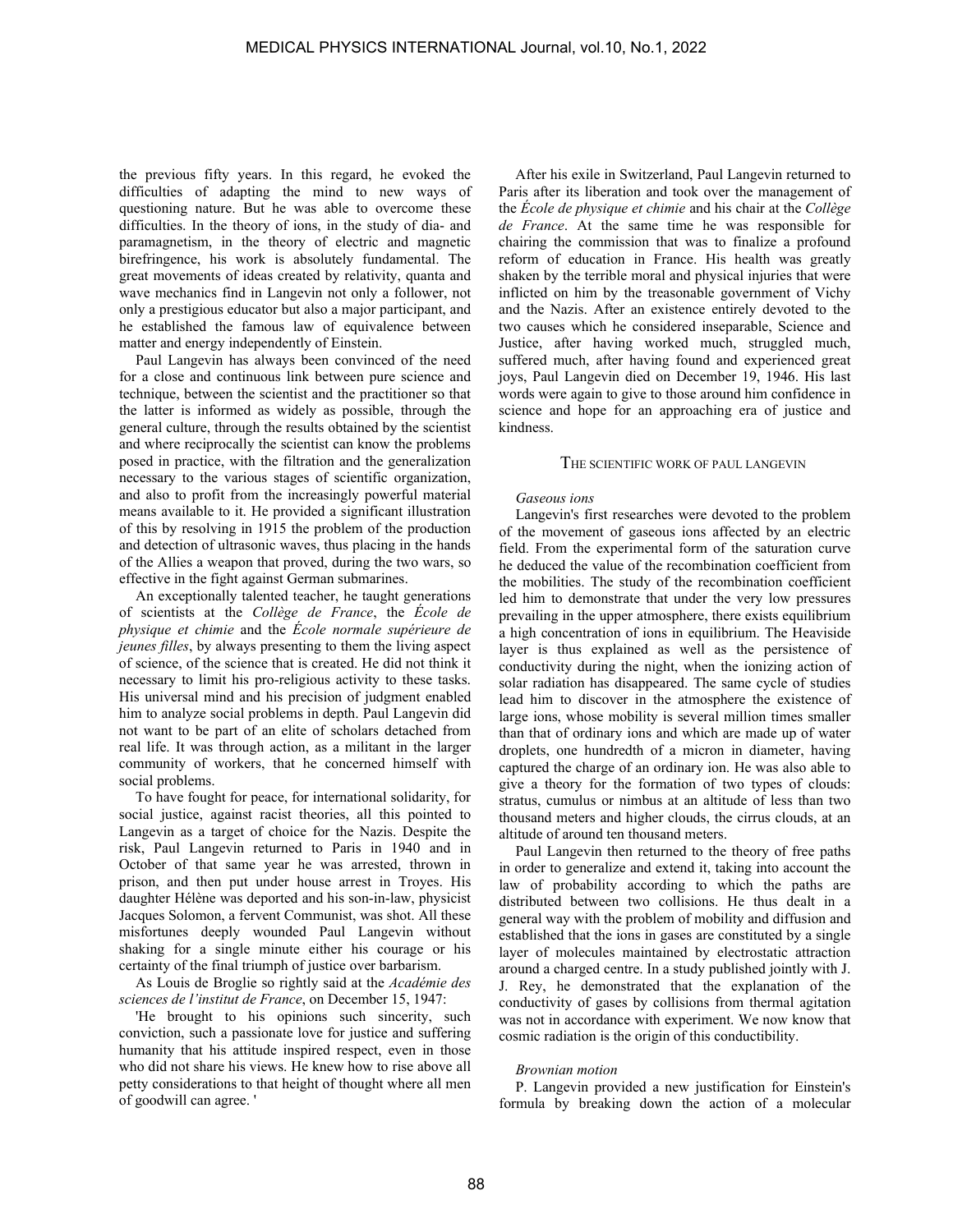collision on a particle into two terms: one of the terms concerns the normal action and corresponds to the viscosity, the other term is irregular and gives rise to Brownian motion. These kinds of question led him, in collaboration with Jean Perrin, to deepen the meaning of the second principle of thermodynamics so as to underline its statistical character, and to allow for the possibility of limitation (variability).

#### *Electromagnetism*

Besides studies on the mass of the electron and the variation of it with speed, Paul Langevin showed that the traditional theory of electromagnetic radiation completely interprets the phenomena of diffusion of light by through fluids, for example. A justification of the blue sky theory can be made in this way if a representation of molecules having an electric anisotropy is introduced. The various physicists who have studied these questions have made systematic use of this model, often referred to as the 'Langevin molecule'. Rayleigh's theory was thus integrated into electromagnetic theory.

#### *Dia and paramagnetism*

Paul Langevin made great progress in the theory of magnetism. His first publication on this subject dates from 1905. Paul Langevin took up Ampère's idea of the existence of molecular currents on a microscopic scale in connection with magnetic phenomena, but by introducing the recently-discovered electron. He thus succeeded in developing a theory of diamagnetism and paramagnetism.

Paul Langevin assumed that electrons follow closed orbits inside atoms. If *e* is the elementary charge, *S* the area of the swept orbit in time, *T* the magnetic moment, then *M*  will be  $M=$  eS/T. The interpretation of diamagnetic phenomena results from assuming that, in such substances, the geometric sum of the magnetic moments is zero. If the whole is subjected to the action of an external magnetic field, the various electrons have their trajectories modified, the new movement being that which originally existed but *vis-à-vis* a system of axes revolving around the direction of magnetic field *H*, with the Larmor angular velocity  $\omega$  = *He*/2*m*. It follows that the atom takes an additional magnetic moment, directed in the opposite direction of the magnetic field and proportional to it.

As a first approximation, diamagnetism must represent atomic character and the constant associated with a molecule must be the sum of the atomic constants. This property is independent of temperature and the atomic constant and is, fixed by the number of electrons and the atomic dimensions, to an order of magnitude. Agreement with experiment is excellent and this interpretation of diamagnetism is universally accepted. Paul Langevin interpreted paramagnetism in terms of the orientation of atoms possessing a magnetic moment under the action of an external magnetic field.

The application of Boltzmann's law relating to the static distribution of such a set of atoms makes it possible to identify the following consequences:

(a) The magnetic moment and hence the paramagnetic susceptibility will depend on the absolute temperature and will vary inversely with it (a law discovered experimentally by P. Curie).

(b) Under the influence of a magnetic field of increasing magnitude a saturation of the developed magnetic moment is gradually established. The resulting relationship, known as Langevin's formula, has been found to be in very good agreement with experiment for various bodies, in particular gadolinium sulphate.

This theory made it possible to predict a remarkable phenomenon, which has been used for obtaining very low temperatures. The paramagnetic orientation must be accompanied by a rise in temperature and reciprocally an adiabatic demagnetization must result in a lowering of the temperature. By taking advantage of this latter property, de Haas was able to obtain the lowest temperatures that we know how to achieve.

The theory of the orientation of paramagnetic molecules under the influence of the magnetic field was to serve as a model, a short time later, for the dielectric theory developed by P. Debye.

#### *Electric and magnetic birefringence*

Paul Langevin applied the method of radiation that had been so successful for magnetism to give an explanation of the phenomena of electric and magnetic birefringence.

Cotton and Mouton attributed these effects to the orienting action of the fields on molecules exhibiting optical anisotropy as well as electrical or magnetic anisotropy. Using Boltzmann's law, Langevin was able to fully account for the variation of this effect with the strength of the field and with absolute temperature. This work on electric and magnetic birefringence has been the basis of much theoretical and experimental research activity on this subject.

#### *Relativity*

The negative results of the Michelson's experiments of optics and electromagnetism, undertaken to demonstrate the movement of the earth in relation to the ether or to the absolute space that it supports, could be interpreted by the contraction hypothesis of Fitzgerald and Lorentz in a satisfactory manner, without calling into question the notion of time. Paul Langevin showed that the same contraction hypothesis allowed a correct interpretation of the negative result of the Trouton and Noble experiment. Paul Langevin thus focused on the fundamental question of the relationship between mechanics and kinematics.

Mechanics, in the nineteenth century, seemed to have reached a perfect state of development, thanks to the successes achieved in astronomy. It seemed that the whole of the exact sciences were to be modeled on Newton's mechanics. These were supported by *a priori* ideas such as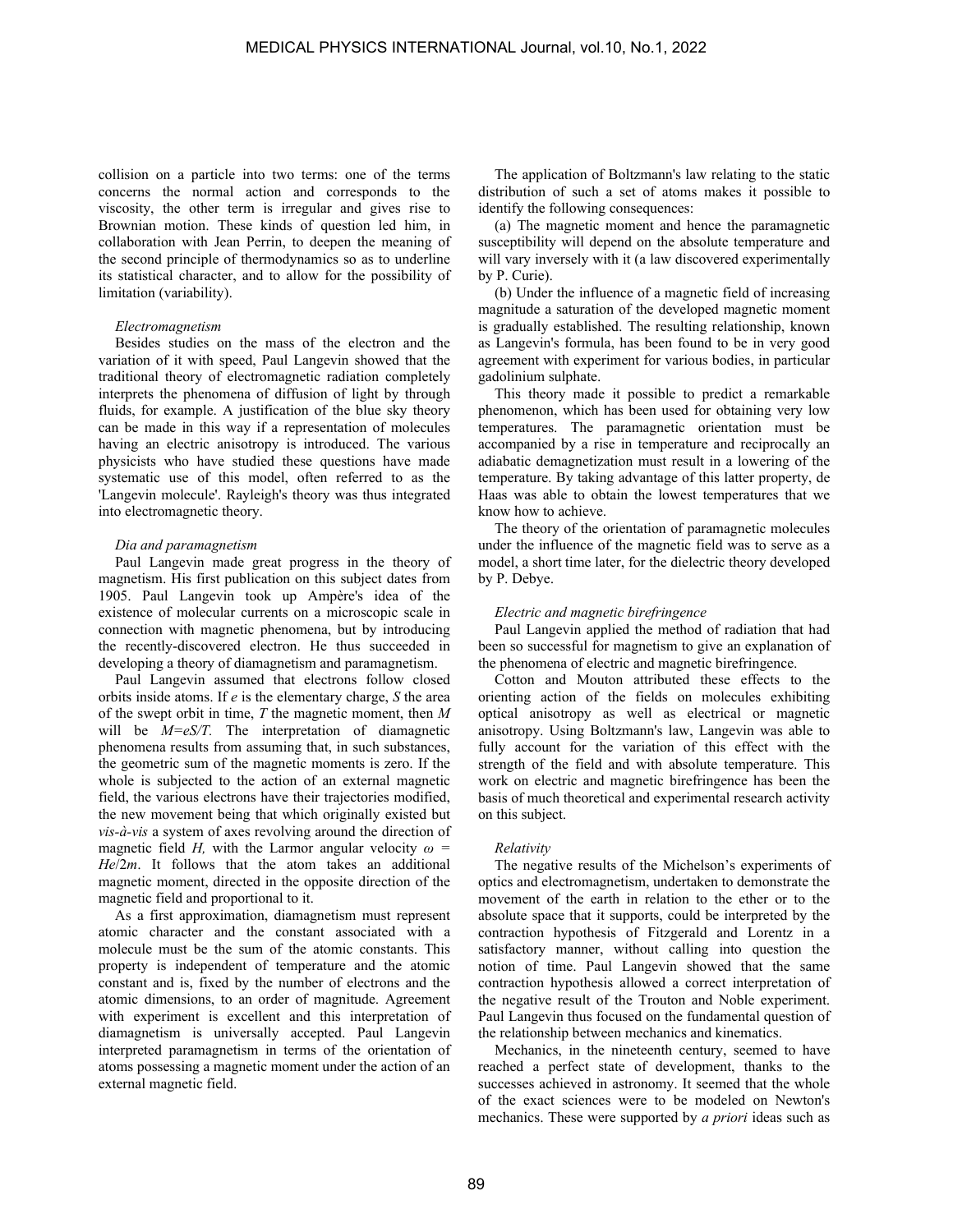the concept of mass and absolute time as well as a formal distinction between the concept of mass and that of energy.

It was to the great credit of Paul Langevin to have powerfully established the interdependence between concepts considered to be distinct *a priori* and of having shown that mechanics is only a branch of physics from which it should never have separated. If one associates the principle of conservation of energy with Lorentz-Einstein kinematics, required by the laws of electromagnetism, one can fully justify the dynamics of relativity. In this new dynamic, the separation established between the concepts of mass and energy is abolished. Paul Langevin's contribution to these developments was very important; he was able to justify, by different and more general reasoning, several of Einstein's results.

Paul Langevin treated various problems relating to relativistic mechanics and in particular the discussion of Sagnac's experiment, the interpretation of the deviations of atomic masses from multiples of the mass of the hydrogen atom, etc.

By various routes, all different from those followed by Einstein, Paul Langevin obtained the new dynamic that corresponds to a new space-time and gave conclusions regarding the inertia of energy and its consequences. Among these, there was one of extreme importance: that any change in the internal energy of a system results in a change in mass, obtained by dividing the change in energy by the square of the speed of the light.

From 1913, Paul Langevin gave remarkable confirmation of this relationship by interpreting, from the inertia of the energy, the differences between atomic masses and the integer multiples of the mass of hydrogen. From the discovery of nuclear reactions, Paul Langevin quantitatively related the energies released and the variations in mass of reacting nuclei.

#### *Ultrasonic waves*

During the 1914-1918 war, Paul Langevin was led to consider a problem that maritime disasters had already posed and for which the submarine warfare carried out by the Germans made the solution very urgent: the problem of detecting submarine obstacles. C. Chilowski had suggested that a directed sound beam could be used for this purpose, using very high frequency sounds (ultrasound) so that the dimensions of the emitting source need not be too large. To transform electromagnetic vibrations into acoustic vibrations, Paul Langevin had the idea of using the piezoelectric properties of quartz discovered by Pierre and Jacques Curie. The use of the elastic resonance of quartz, and the theory of the vibration of quartz-steel assemblies, allowed the practical design of ultrasonic sounders that played a great role in the two world wars.

At the same time, a new chapter in acoustics was opened and the experiments which had been only carried out on elastic vibrations of frequencies less than about twenty thousand were made possible at frequencies of several hundred millions per second. Many discoveries in physics and many applications in chemistry and biology have thus been made possible.

## *On collisions between neutrons and nuclei of any mass*

Shortly before the military defeat of France in June 1940, Paul Langevin tackled a nuclear physics problem concerning collisions between fast neutrons and atomic nuclei of any mass. The solution to this difficult problem was a central part in the design of devices called uranium reactors in which the neutron moderator was composed of nuclei other than light hydrogen and absorbed very few thermal neutrons. The problems associated with these developments were being studied in France at that time. The calculation concerned the probability of a fast neutron passing through a retarding medium, slowing down by successive collisions with nuclei, to reach a kinetic energy between  $E$  and  $E + dE$ . This problem is quite simple to solve when the mass of (the atoms in) the retarding core is equal or substantially equal to that of the neutron, but it becomes very complicated when the masses are different. By a geometrically representative investigation of the required probabilities after one, then two, then any number of collisions, Paul Langevin succeeded in giving the solution to this problem. It was the last task he successfully completed before his death.

#### CURRICULUM VITAE

Born in Paris, XVIII<sup>th</sup> Arrondissement, January 24, 1872.

Died in Paris, V0 arrondissement, December 19, 1946. Buried in the Pantheon, November 18, 1948.

1884. Student of l'École Lavoisier

1888. Student of l'École de Physique et de Chimie.

1893. Student of l'École Normale Supérieure.

1897. Agrégé of physical sciences.

1897. Fellow of the City of Paris at the Cavendish Laboratory, Cambridge. 1898. Fellow of l'École Normale at the Faculty of Sciences of Paris.

1900. Laboratory assistant the Faculty of Sciences in Paris.

1902. Replacement professor at the Collège de France.

1903. Substitute professor at the Collège de France.

1905. Professor at l'École de Physique et de Chimie.

1909. Full professor at the Collège de France.

1911 to 1927. Member of the first five Solvay Physics Conferences.

1920. Scientific director of the Journal de Physique.